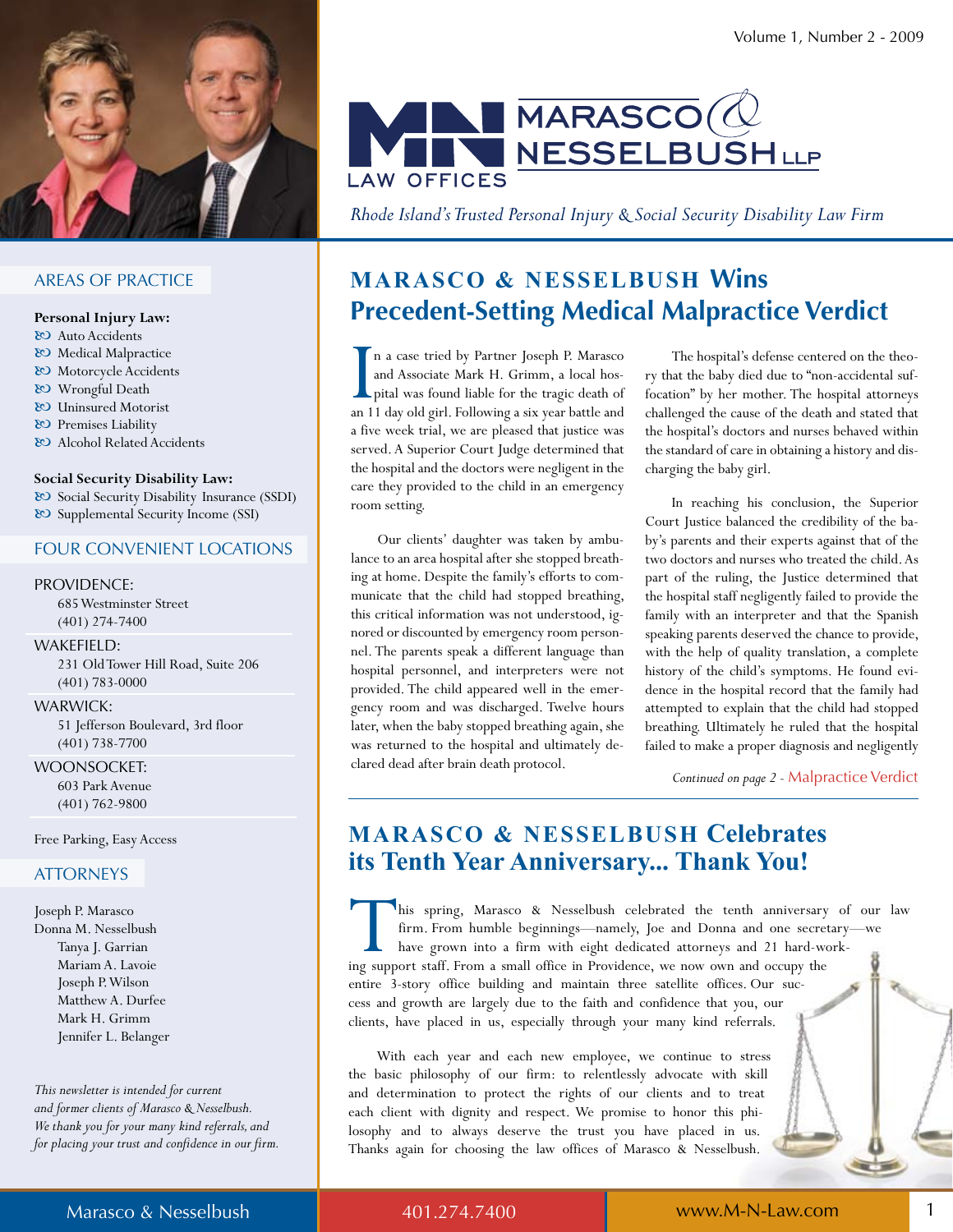

# **WEAR** YOUR helMet…

# **Motorcycle Safety Awareness Month**

The Rhode Island Department of Transportation has joined other state and national organizations in observing Motorcycle Safety Awareness Month.While he Rhode Island Department of Transportation has joined other state and national organizations in observing statistics show that the number of people killed in auto accidents in 2008 was the lowest since 1961, unfortunately, motorcycle fatalities have increased annually from 1997 to 2007.

According to various sources, this disturbing trend may be the result of several factors increased numbers of motorcyclists, larger and faster motorcycles and the failure of many riders to wear helmets. The number of states compelling helmet use has declined since 1975. Currently, only 20 states have laws compelling all riders to wear helmets. **Rhode Island law requires helmet use for a cyclist's first year of licensure and for motorcycle passengers.**

Statistics show that 52% of all fatally **injured motorcycle riders were not wearing helmets.** The National Highway Safety Administration (NHSA) estimates that in 2007, 1,789 lives would have been saved by helmet use. The most recent statistics available also show that 26% of motorcycle fatalities involved speeding, and 27% of fatal motorcycle accidents involved an operator whose blood alcohol level was over the legal limit. Older motorcyclists (age 40 or older) accounted for 50% of the fatal accidents.

Marasco & Nesselbush urges all motorcyclists to wear helmets and exercise caution on the roads. For valuable motorcycle safety tips, please contact the Motorcycle Safety Foundation at 1-800-446-9227 or visit their website: www.msf-usa.org

# **Lyme Disease and Social Security Disability**

yme disease, the most common tick-borne disease in North<br>America, is an "infectious disease" that takes its common name from<br>Lyme, Connecticut, where the illness was first described in 1975.<br>Deer tick bites are frequently yme disease, the most common tick-borne disease in North America, is an "infectious disease" that takes its common name from Lyme, Connecticut, where the illness was first described in 1975. without a person realizing s/he has been bitten. Early signs of infection can include fever, headache, fatigue, depression and often a "bull's eye" skin rash. Although Lyme disease can usually be treated quickly with antibiotics, if left untreated, the disease can involve the joints, heart, and nervous system. Even with treatment, some people continue to experience chronic, ongoing symptoms years after the infection occurred.

After several months, some untreated or inadequately treated patients may develop severe and chronic symptoms affecting the brain, nerves, eyes, joints or heart, and longer term Lyme disease can produce chronic neurologic symptoms in some patients. Lyme disease can also result in significant disabling symptoms (both physical and cognitive) and an inability to work.

Lyme disease can be vexing because its symptoms are similar to many other medical conditions. Because Lyme disease is difficult to diagnose and still poorly understood, many Lyme disease sufferers are unfairly denied disability benefits, despite their many disabling symptoms.

Marasco and Nesselbush has represented hundreds of clients who suffer from Lyme disease. We have built professional relationships with many area infectious disease specialists, and we have the skill necessary to obtain disability benefits for many clients as a result of careful, meticulous work. If you or someone you know is disabled by Lyme disease, please feel free to contact us.

#### Malpractice Verdict - *Continued from page 1*

discharged the child, resulting in her death. The experts' testimony submitted by Attorneys Marasco and Grimm was deemed more credible and established that the child had met her demise due to a simple, treatable infection. The Superior Court Justice was also impressed with evidence that the hospital corporation had apparently lost or otherwise failed to provide certain medical records which were under their control. The parents were awarded nearly a million dollars.

While we are deeply saddened by this child's death, which was preventable, our firm was particularly proud and pleased to have litigated this complex medical malpractice case. The judge vindicated and exonerated the child's parents and ultimately, the hospital and medical providers were forced to accept responsibility for their negligent actions. After being notified of the verdict, our clients provided the following statement:

"Marasco & Nesselbush fought for us for seven years. After a 5/12 week trial, we proved that the doctors and hospital were negligent. The lawyers cared for us, fought for us and justice was served!"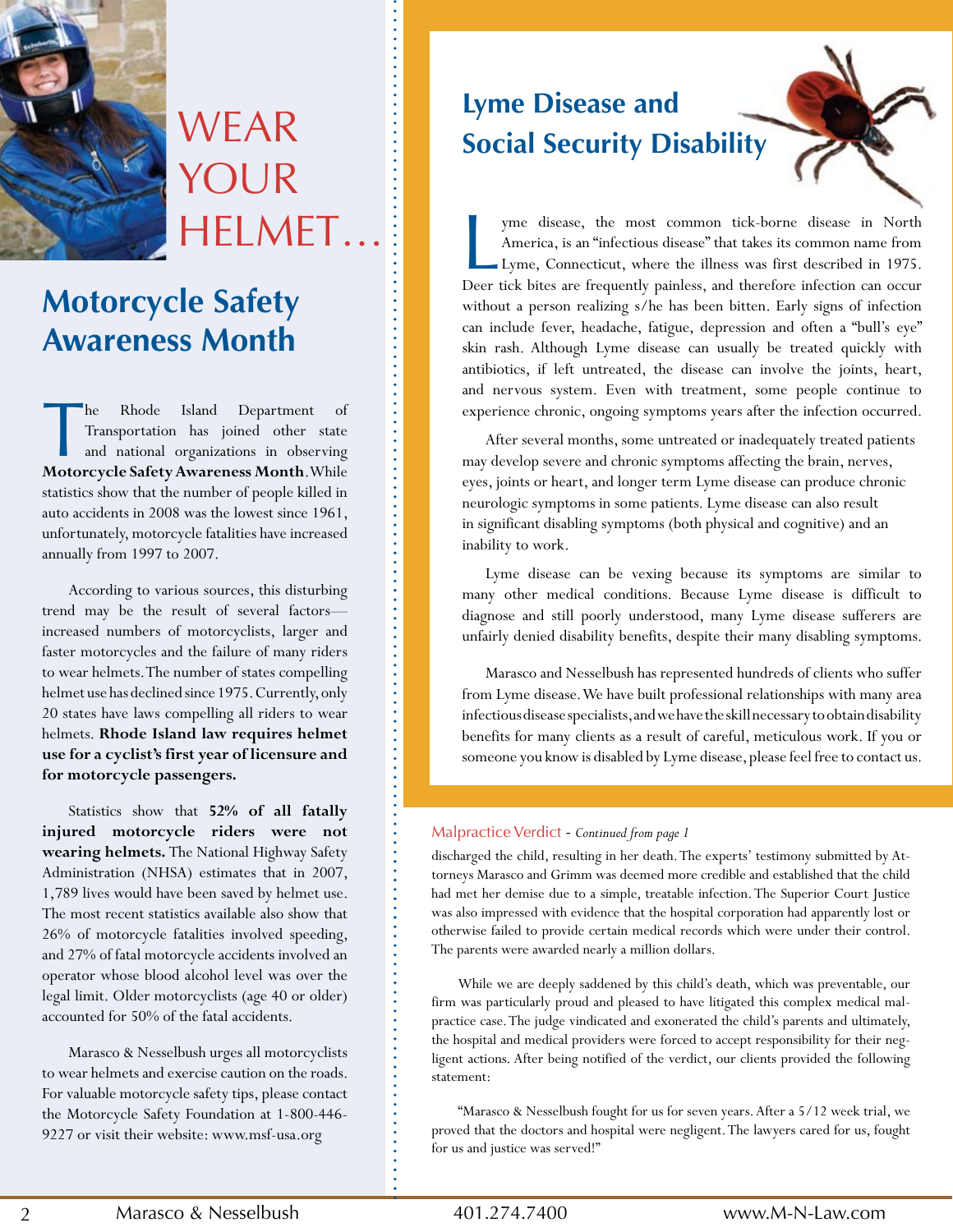## LYME DISEaSE: PRotECt YoURSELF

#### **How to Protect Yourself Against Lyme Disease**

- Avoid areas with a lot of ticks. Ticks prefer wooded and bushy areas with high grass and a lot of leaf litter.
- Take extra precautions in May, June, and July when ticks are most active.

#### **Keep ticks off your skin**

- Use insect repellent with  $20\%$   $30\%$  DEET on exposed skin and clothing to prevent tick bites. Permethrin is another type of repellent that kills ticks on contact. One application to pants, socks, and shoes typically stays effective through several washings. Permethrin should **not** be applied directly to skin.
- Wear long pants, long sleeves, and long socks to keep ticks off your skin.
- Tucking pant legs into socks or boots and tucking shirts into pants may help keep ticks on the outside of clothing.

#### **Check your skin, clothes and your pets for ticks every day**

- Perform daily tick checks after being outdoors, even in your own yard.
- Inspect all parts of your body carefully including your armpits, scalp, and groin.
- If a tick is attached to your skin for less than 24 hours, your chance of getting Lyme disease is extremely small. But just to be safe, monitor your health closely after a tick bite and be alert for any signs and symptoms of tick-borne illness.

For more information, please visit www.cdc.gov/ncidod/dvbid/LYME/ld\_prevent.htm

ssssssssssssss



*Vince Lombardi (1913-1970)*

ssssssssssssss

# What to Do If You Are In An Auto Accident

Call 911 right away. Do NOT move your vehicle until a police officer says it's OK, unless it's necessary for safety reasons.



If you or your passengers are hurt, get medical help right away. If paramedics, EMTs, or police officers advise you or your passengers to take an ambulance to an emergency room, do it.

Get the names, addresses, and phone numbers of everyone who saw the accident happen (including other drivers and people walking on the street).

Get the names, addresses, drivers' license numbers and insurance information from all the other drivers involved in the accident.

If the person who hit you flees the scene before the police arrive, try to get the license plate number. Write down the plate number, state, color and model of car, if possible.



If possible, take pictures of the accident scene and damage to all vehicles with a camera or cell phone.



Never talk with an insurance company (even your own) before you talk with your attorney.

Please visit our website

www.**M-n-Law**.com

or call us at

**(401) 274-7400** 

for more information or a free legal consultation about a car, truck or cycle accident.

Marasco & Nesselbush 401.274.7400 www.M-N-law.com 3